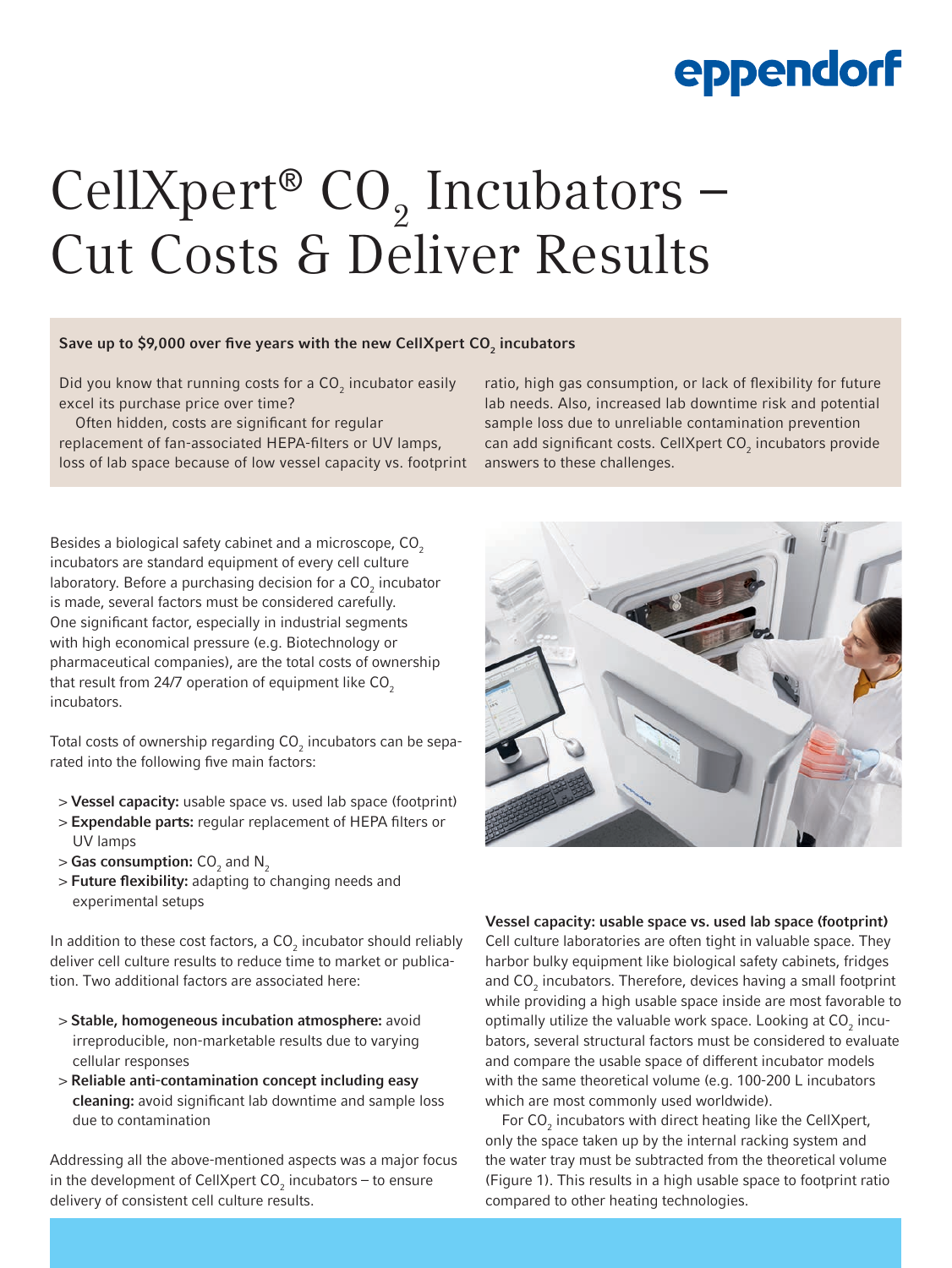## eppendorf



Figure 1: Because of minimized internal parts (e.g. no fan), the CellXpert CO $_2$  incubator offers significantly more usable volume in relation to the theoretical volume.

 $\textsf{CO}_2$  incubators with other heating technologies sacrifice a significant amount of usable space and/or take up more valuable lab space (Figure 2 and 3). For example, CO<sub>2</sub> incubators with a fan-assisted heating technology include several additional interior parts: the fan itself, air ducts, HEPA filters etc. Also, CO $_{_2}$  incubators with a chamber surrounding air jacket for heating suffer from reduced usable space due to the chamberin-chamber construction.

Summary: Due to its fanless design, the CellXpert CO<sub>2</sub> incubator offers up to 25 % more usable space for more cell culture vessels in a small footprint.

#### Expendable parts: regular replacement of HEPA-filters or UV lamps

Some  $\mathsf{CO}_2$  incubators have interior parts like fan-associated HEPA filters or UV lamps. These expandable parts must be replaced regularly for proper functionality. This can add significant costs to the initial purchasing price and should be calculated carefully before buying a  $\textsf{CO}_2^{}$  incubator.

For example, for  $\mathsf{CO}_2$  incubators with fan-associated HEPA filters twice yearly replacement of this part is recommended to provide unobstructed airflow and atmosphere accuracy. Thus, the costs for HEPA-filters can easily add up to \$1,100 over five years – a fraction of an average CO<sub>2</sub> incubator life time.

Similarly, other internal expendable parts e.g. UV lamps or reagents like  ${\sf H}_{\mathfrak{z}} {\sf O}_{\mathfrak{z}}$  that are used in some incubators for chamber disinfection (instead of a high-temperature cycle) also imply recurring costs for your incubator.

For the CellXpert  $CO_2$  incubator, there are no hidden recurring costs due to internal expendable parts.



100

120

**Figure 2:** Usable space in different 160-170 L CO<sub>2</sub> incubators. Depending on the heating technology, the usable space inside the CO $_2$  incubator can vary. The CellXpert offers significantly more usable vessel space while taking up less valuable lab space.





**Summary:** The CellXpert  $CO_2$  incubator comes without internal expendable parts (e.g. fan-associated HEPA-filters or UV lamps).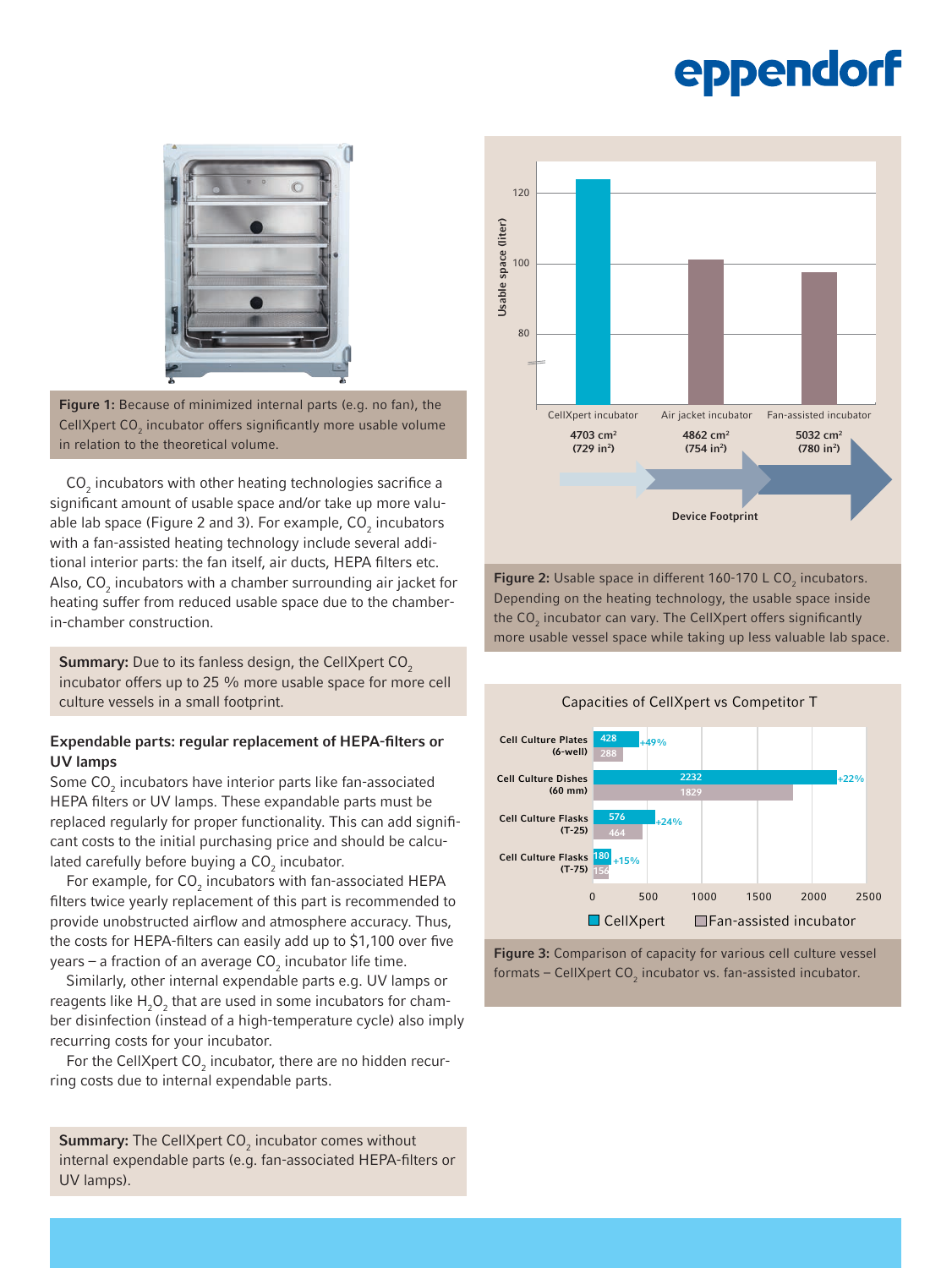## eppendorf

### Gas consumption: CO $_2$  and N $_2$

Often underrated, gas consumption (CO<sub>2</sub> and  $N_2$  – depending on requirements) can be a significant cost factor and easily exceed the CO<sub>2</sub> incubator purchase price (Figure 4 and 5). Every time you open the door of the CO<sub>2</sub> incubator the atmosphere inside gets disturbed. Temperature, gas level and humidity need to equilibrate again to keep the cells in optimal conditions. This problem gets more pronounced, the more often and the longer the door is opened during the day. A smart regulated gas control, tight sealings, and precise production and fit of all door parts (clearance) are key factors to ensure low gas consumption and keep the atmosphere inside the CO $_2$  incubator stable. With these features, the CellXpert can significantly reduce the costs for  $\mathsf{CO}_2$  and  $\mathsf{N}_2$  compared to other devices in the market (Figure 5, calculate gas savings and cylinder life with our [online calculator](https://bit.ly/3fH0Egz)).

In addition, segmented inner doors (Figure 6) are valuable means to protect the atmosphere inside the CO $_2$  incubator and reduce disturbance of the cultured cells during door openings. Less  $CO_2$  (and occasionally  $N_2$ ) is needed to recover the inner atmosphere after opening and closing the small segmented door. In addition to cost savings, a segmented door can help to avoid microbial contaminations because less air-born contaminants can enter the  $\textsf{CO}_2^{\phantom{\dagger}}$  incubator.

A segmented inner door reduces the running costs because less gas escapes when only a small inner door is opened compared to the unsegmented inner glass door. Of course, it is also dependent on the door production accuracy (clearance) and sealing quality how much gas can escape through the closed doors. A 4-segmented inner door of the CellXpert CO<sub>2</sub> incubator reduces the gas consumption to roughly 25 % of an unsegmented door (Figure 4). When working under hypoxic conditions the gas and cost savings with the segmented doors are even more pronounced (Figure 5).

For applications that require oxygen levels below ambient atmosphere (20-21%), an incubator with  $O_2$ -regulation is needed (also referred to as tri-gas or multi-gas incubator). Besides regulating  $\mathsf{CO}_2$  these incubators reduce oxygen by supplying nitrogen to the chamber, thus suppressing the oxygen. The amount of  $\mathsf{N}_2^{}$  that is needed to constantly reduce atmospheric oxygen is generally much higher than the amount of CO $_{_2}$  needed to provide the typical 5 % in the chamber. As  $\mathsf{N}_{2}$  is usually much more expensive than CO<sub>2</sub>, the CellXpert CO<sub>2</sub> incubator with its smart gas control, accurate door construction (clearance), and sealing quality significantly reduces the costs for applications that require hypoxic/low  ${\mathsf O}_2$  conditions (Figure 5).

**Summary:** Significant costs up to the multiple of the initial incubator investment costs can be saved with the CellXpert  $\mathsf{CO}_2$  incubator by significantly reduced  $\mathsf{CO}_2$  and  $\mathsf{N}_2$  consumption.



Figure 4: The CellXpert significantly reduces gas consumption compared with other  $CO_2$  incubators. Segmented inner doors further reduce consumption (setpoints 5 % CO $_{\textrm{2}}$  & 37 °C 3 door openings per day at 5 days a week)



Figure 5: Representative comparison of cost (setpoints 5 %  $CO<sub>2</sub>$  / 5 %  $O<sub>2</sub>$ , 37 °C, 3 door openings per day at 5 days a week, 4-segmented inner doors); Calculations based on typical prices for medium sized gas cylinders



Figure 6: Segmented inner doors significantly reduce gas consumption and the risk for contamination.